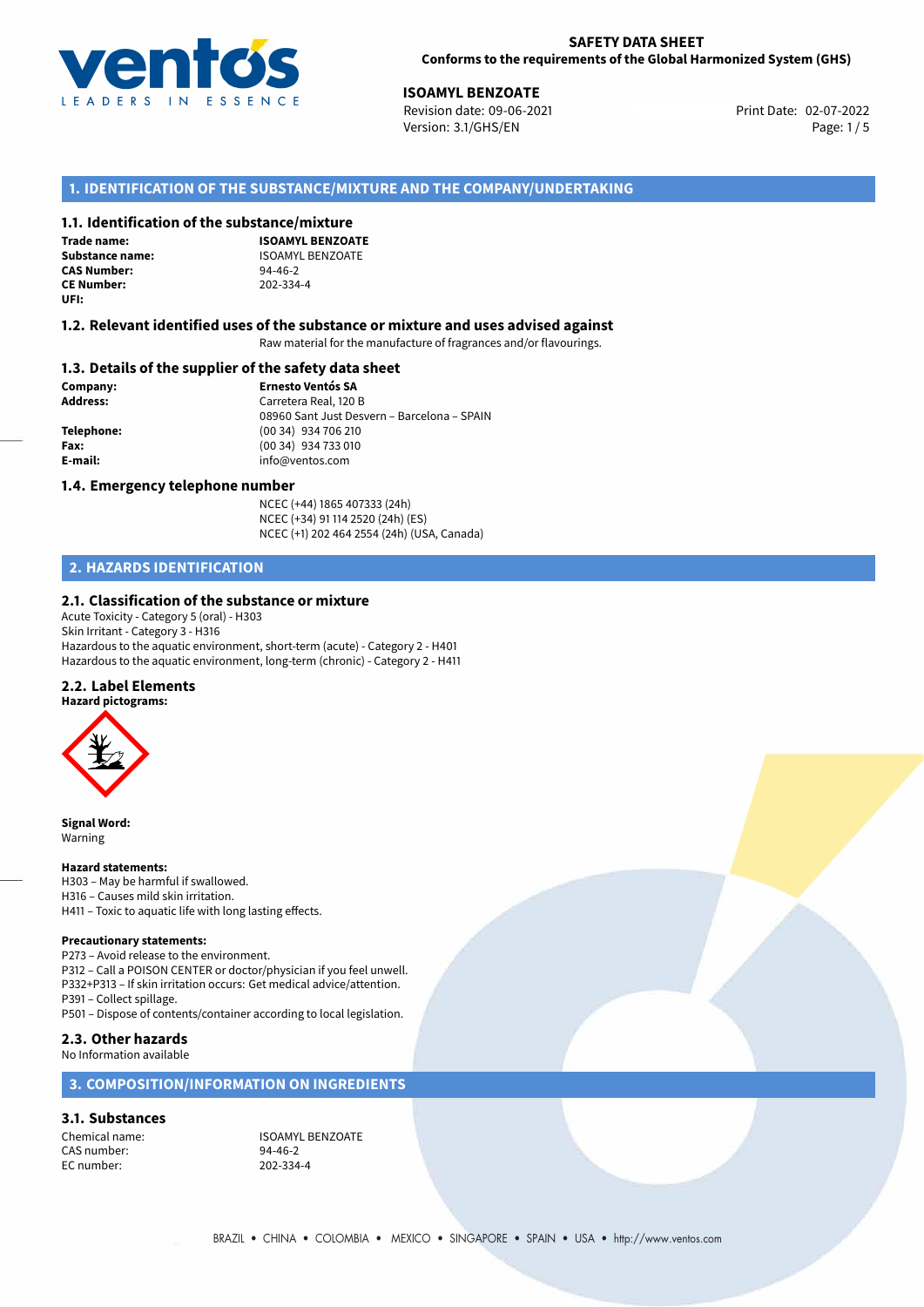

02-07-2022 **ISOAMYL BENZOATE** Revision date: 09-06-2021 Print Date: Version: 3.1/GHS/EN Page: 2 / 5

## **Hazardous constituents:**

| <b>Chemical Name</b> | % (w/w)   | <b>CAS No</b><br><b>EC No</b> | <b>Classification according to GHS</b>                                                                                                                                                             |
|----------------------|-----------|-------------------------------|----------------------------------------------------------------------------------------------------------------------------------------------------------------------------------------------------|
| ISOAMYL BENZOATE     | $\geq$ 50 | $94-46-2$<br>202-334-4        | Skin Irritant - Category 3 - H316<br>Hazardous to the aquatic environment, short-term (acute) - Category 2 - H401<br>Hazardous to the aquatic environment, long-term (chronic) - Category 2 - H411 |

[See the full text of the hazard statements in section 16.](#page-4-0)

## **3.2. Mixtures**

Not applicable.

# **4. FIRST-AID MEASURES**

## **4.1. Description of necessary first aid measures**

| Ingestion:    | Rinse mouth with water.                                                                                               |  |  |
|---------------|-----------------------------------------------------------------------------------------------------------------------|--|--|
|               | Obtain medical advice.                                                                                                |  |  |
|               | Keep at rest. Do not induce vomiting.                                                                                 |  |  |
| Eye contact:  | In case of contact with eyes, rinse immediately with plenty of water for at least 15 minutes and seek medical advice. |  |  |
| Inhalation:   | Remove person to fresh air and keep at rest.                                                                          |  |  |
|               | Seek immediate medical advice.                                                                                        |  |  |
| Skin contact: | Take off immediately all contaminated clothing.                                                                       |  |  |
|               | Thoroughly wash affected skin with soap and water.                                                                    |  |  |
|               | Seek medical attention if symptoms persist.                                                                           |  |  |

# **4.2. Most important symptoms and effects, both acute and delayed**

No information available.

## **4.3. Indication of any immediate medical attention and special treatment needed**

No information available.

## **5. FIRE-FIGHTING MEASURES**

## **5.1. Extinguishing Media**

Water spray, carbon dioxide, dry chemical powder or appropriate foam. For safety reasons do not use full water jet.

## **5.2. Special hazards arising from the substance or mixture**

Known or Anticipated Hazardous Products of Combustion: Emits toxic fumes under fire conditions.

## **5.3. Advice for firefighters**

High temperatures can lead to high pressures inside closed containers. Avoid inhalation of vapors that are created. Use appropriate respiratory protection. Do not allow spillage of fire to be poured into drains or watercourses. Wear self-contained breathing apparatus and protective clothing.

# **6. ACCIDENTAL RELEASE MEASURES**

## **6.1. Personal precautions, protective equipment and emergency procedures**

Evacuate surronding areas. Ensure adequate ventilation. Keep unnecessary and unprotected personnel from entering. Do not breathe vapor/spray. Avoid contact with skin and eyes. Information regarding personal protective measures: see section 8.

## **6.2. Environmental precautions**

To avoid possible contamination of the environment, do not discharge into any drains, surface waters or groundwaters.

## **6.3. Methods and materials for containment and cleaning up**

Cover with an inert, inorganic, non-combustible absorbent material (e.g. dry-lime, sand, soda ash). Place in covered containers using non-sparking tools and transport outdoors. Avoid open flames or sources of ignition (e.g. pilot lights on gas hot water heater). Ventilate area and wash spill site after material pickup is complete.

## **6.4. Reference to other sections**

Information regarding exposure controls, personal protection and disposal considerations can be found in sections 8 and 13.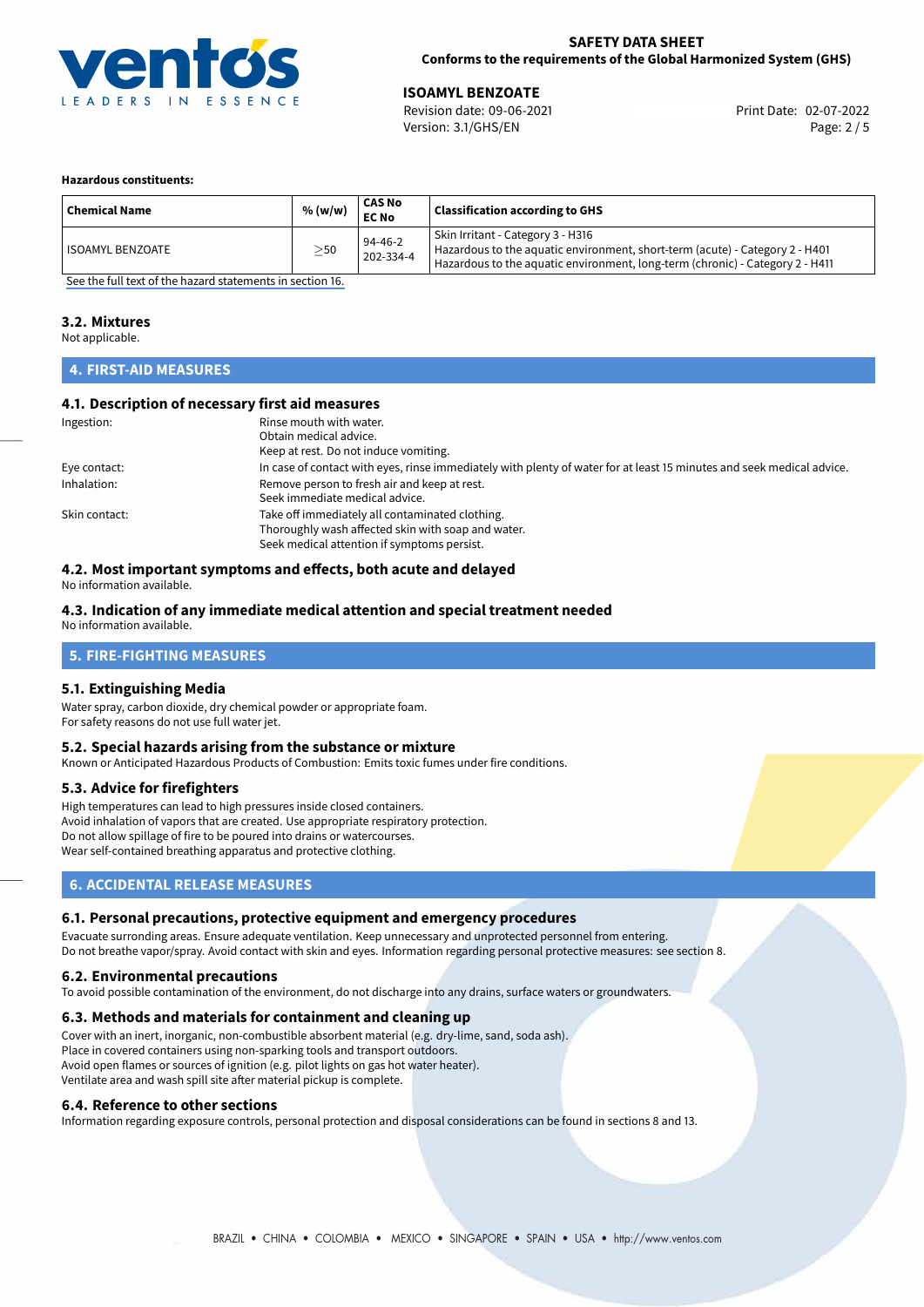

02-07-2022 **ISOAMYL BENZOATE** Revision date: 09-06-2021 Print Date: Version: 3.1/GHS/EN Page: 3 / 5

# **7. HANDLING AND STORAGE**

# **7.1. Precautions for safe handling**

Do not store or handle this material near food or drinking water. Do not smoke. Avoid contact with the eyes, skin and clothing. Wear protective clothing and use glasses. Observe the rules of safety and hygiene at work. Keep in the original container or an alternative made from a compatible material.

# **7.2. Conditions for safe storage, including any incompatibilities**

Store in tightly closed and preferably full containers in a cool, dry and ventilated area, protected from light. Keep away from sources of ignition (e.g. hot surfaces, sparks, flame and static discharges). Keep away from incompatible materials (see section 10).

## **7.3. Specific end use(s)**

No information available.

**8. EXPOSURE CONTROLS AND PERSONAL PROTECTION**

# **8.1. Control parameters**

Components with occupational exposure limits: None known.

## **8.2. Exposure controls**

Measures should be taken to prevent materials from being splashed into the body. Provide adequate ventilation, according to the conditions of use. Use a mechanical exhaust if required.

## **8.3. Individual protection measures, such as personal protective equipment**

| Eye/Face protection:             | Chemical safety goggles are recommended. Wash contaminated goggles before reuse.                                                            |  |  |  |  |
|----------------------------------|---------------------------------------------------------------------------------------------------------------------------------------------|--|--|--|--|
| Hand Protection:                 | Chemical-resistant gloves are recommended. Wash contaminated gloves before reuse.                                                           |  |  |  |  |
| Body protection:                 | Personal protective equipment for the body should be selected based on the task being performed and the risks<br>involved.                  |  |  |  |  |
| Respiratory Protection:          | In case of insufficient ventilation, use suitable respiratory equipment.                                                                    |  |  |  |  |
| Environmental exposure controls: | Emissions from ventilation or process equipment should be checked to ensure they comply with environmental<br>protection legislation.       |  |  |  |  |
|                                  | In some cases, filters or engineering modifications to the process equipment will be necessary to reduce emissions to<br>acceptable levels. |  |  |  |  |
|                                  |                                                                                                                                             |  |  |  |  |

# **9. PHYSICAL AND CHEMICAL PROPERTIES**

## **9.1. Information on basic physical and chemical properties**

| Appearance:                            | Liquid                    |
|----------------------------------------|---------------------------|
| Colour:                                | Conforms to standard      |
| Odour:                                 | Conforms to standard      |
| Odour theshold:                        | Not determined            |
| pH:                                    | Not determined            |
| Melting point/freezing point:          | Not determined            |
| Boling point/boiling range (°C):       | 261-262                   |
| Flash point:                           | $113^{\circ}$ C           |
| Evaporation rate:                      | Not determined            |
| Flammability:                          | Not determined            |
| Lower flammability/Explosive limit:    | Not determined            |
| Upper flammability/Explosive limit:    | Not determined            |
| Vapour pressure:                       | Not determined            |
| Vapour Density:                        | Not determined            |
| Density:                               | $0,985-0,99$ g/mL (20°C)  |
| Relative density:                      | $0,985 - 0,99$ (20°C)     |
| Water solubility:                      | <b>INSOLUBLE IN WATER</b> |
| Solubility in other solvents:          | SOLUBLE IN ETHANOL        |
| Partition coefficient n-octanol/water: | Not determined            |
| Auto-ignition temperature:             | Not determined            |
| Decomposition temperature:             | Not determined            |
| Viscosity, dynamic:                    | Not determined            |
| Viscosity, kinematic:                  | Not determined            |
| Explosive properties:                  | Not determined            |
| Oxidising properties:                  | <b>NONE EXPECTED</b>      |
|                                        |                           |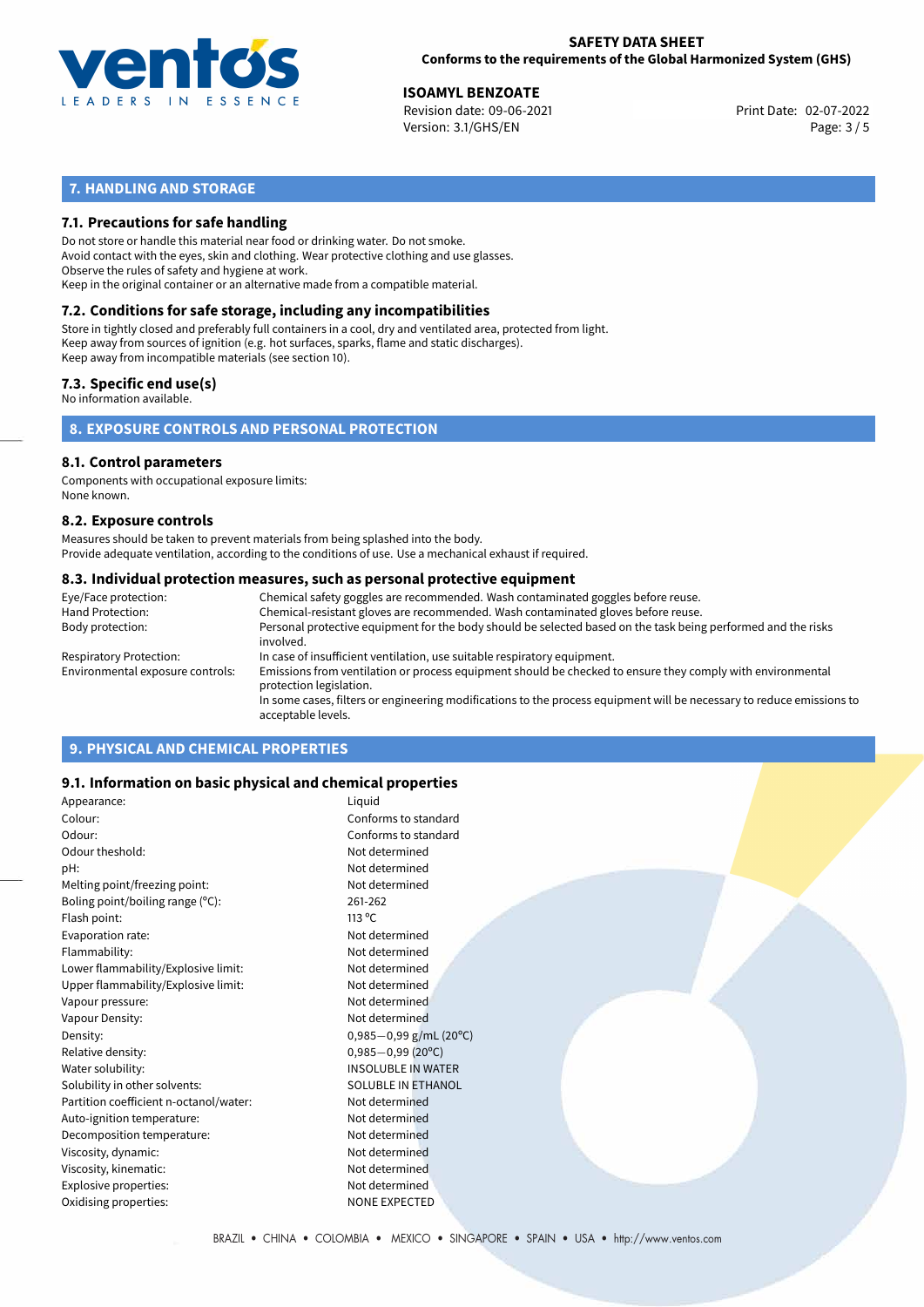

02-07-2022 **ISOAMYL BENZOATE** Revision date: 09-06-2021 Print Date: Version: 3.1/GHS/EN Page: 4 / 5

# **10. STABILITY AND REACTIVITY**

## **10.1. Reactivity**

No hazardous reactions if stored and handled as prescribed/indicated.

## **10.2. Chemical stability**

The product is stable if stored and handled as prescribed/indicated.

## **10.3. Possibility of hazardous reactions**

No hazardous reactions if stored and handled as prescribed/indicated.

## **10.4. Conditions to Avoid**

Conditions to Avoid: Excessive heat, flame or other ignition sources.

## **10.5. Incompatible materials**

Avoid contact with strong acids and bases and oxidizing agents.

## **10.6. Hazardous decomposition products**

During combustion may form carbon monoxide and unidentified organic compounds.

# **11. TOXICOLOGICAL INFORMATION**

| Acute toxicity                    | May be harmful if swallowed.                                              |
|-----------------------------------|---------------------------------------------------------------------------|
| <b>Skin corrosion/irritation</b>  | Causes mild skin irritation.                                              |
| Serious eye damage/irritation     | Based on the data available, the criteria for classification are not met. |
| Respiratory or skin sensitisation | Based on the data available, the criteria for classification are not met. |
| Germ cell mutagenicity            | Based on the data available, the criteria for classification are not met. |
| Carcinogenicity                   | Based on the data available, the criteria for classification are not met. |
| <b>Reproductive toxicity</b>      | Based on the data available, the criteria for classification are not met. |
| <b>STOT-single exposure</b>       | Based on the data available, the criteria for classification are not met. |
| <b>STOT-repeated exposure</b>     | Based on the data available, the criteria for classification are not met. |
| <b>Aspiration hazard</b>          | Based on the data available, the criteria for classification are not met. |

## **12. ECOLOGICAL INFORMATION**

## **12.1. Toxicity**

**Assessment:** Toxic to aquatic life with long lasting effects. **Experimental/calculated data:** No information available.

**12.2. Degradability** Biodegradation : Readily biodegradable.

### **12.3. Bioaccumulative potential** No information available.

**12.4. Soil mobility**

# No information available.

## **12.5. Other adverse effects**

See also sections 6, 7, 13 and 15 Do not allow to get into waste water or waterways.

## **13. DISPOSAL CONSIDERATIONS**

## **13.1. Waste treatment methods**

Dispose of in accordance with national and local environmental regulations.